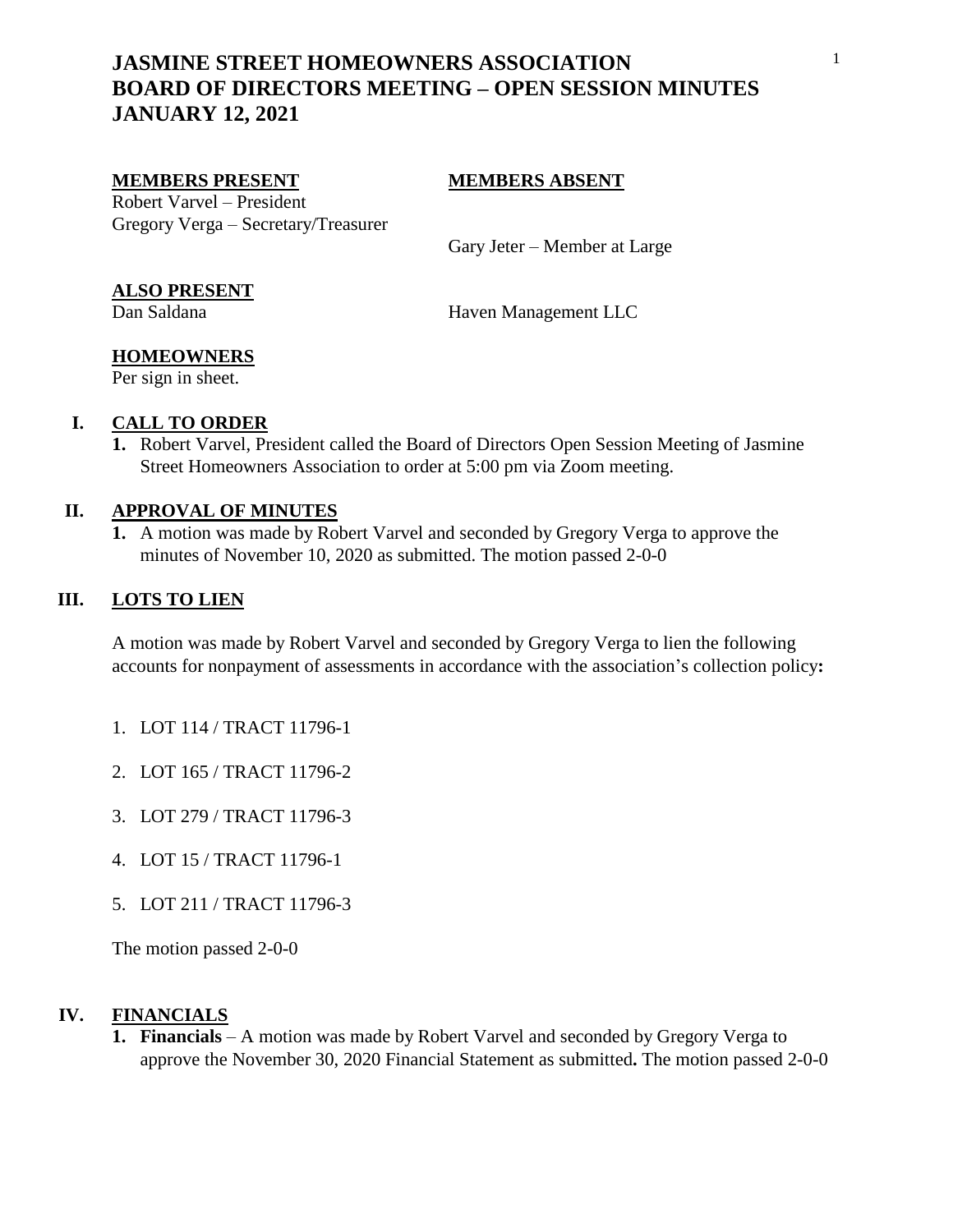# **JASMINE STREET HOMEOWNERS ASSOCIATION BOARD OF DIRECTORS MEETING – OPEN SESSION MINUTES JANUARY 12, 2021**

### **V. OLD BUSINESS**

A motion was made by Robert Varvel and seconded by Gregory Verga to approve and adopt the Election and Operating rules previously mailed out for member comment. The motion passed 2- 0-0

### **VI. NEW BUSINESS**

- **1. Landscape Service:** Due to changes in personnel, a motion was made by a motion was made by Robert Varvel and seconded by Gregory Verga to seek landscaping bids with the following qualifications:
	- Licensed, insured with liability and workers compensation insurance
	- To include semi annual trimming and skirting of the Oleanders facing seventh street
	- Expertise on irrigation system timers installed
	- Emergency after hour service response
	- Ability to remove trash and debris bags from street cleaning once a week during service day
	- Empty trash containers in the greenbelt.

The motion passed 2-0-0

- **2. Additional Camera Bids Received:** A motion was made by Robert Varvel and seconded by Gregory Verga to table consideration of the proposed bids at this time. The motion passed 2-0-0
- **3. Painting of Block Wall** at Telstar entrance from 7<sup>th</sup> street. A motion was made by Robert Varvel and seconded by Gregory Verga to seek a bid to water blast and prime and paint the block wall, with the Edison easement wall to be considered in the future. The motion passed  $2 - 0 - 0$
- **4. Next Board meeting.** A motion was made by Robert Varvel and seconded by Gregory Verga to hold the next Board meeting in March. The motion passed 2-0-0